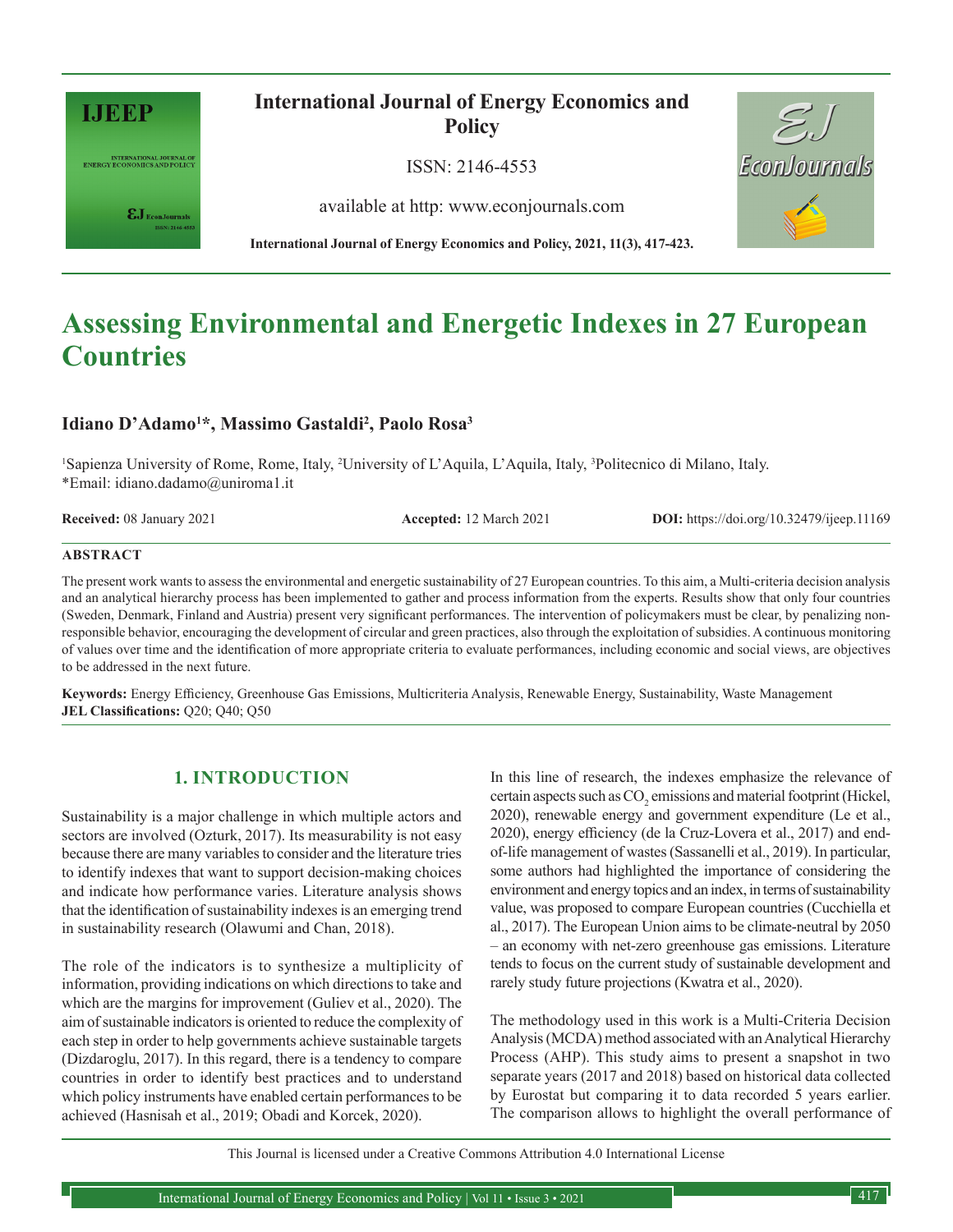individual countries and to break down the analysis to a more disaggregated level. To this aim, sustainability levels will be linked to: (i) reduction of emissions; (ii) End of Life management of wastes (e.g. Waste from Electric and Electronic Equipment (WEEEs), Municipal Solid Wastes (MSWs) End-of-Life Vehicles (ELVs)); (iii) renewables and (iv) energy efficiency. In addition, a panel of experts from different stakeholder categories will be used to identify the weight of individual criteria within the index.

The paper is structured as follows. Section 2 presents the research methodology. Section 3 shows the main results. Section 4 concludes the paper and offers some recommendations for future researches.

## **2. METHODS AND METHODOLOGY**

The main advantage of MCDA is its flexibility that it can be adapted in different contexts of analysis considering several variables and opinions (Nuriyev, 2020). The goal of the analysis is to identify the best option by aggregating weights and values associated with the criteria. MCDA integrates the score associated to each alternative (i.e. scoring criterion) and the weight assigned to the relevance of each criterion (Kumar et al., 2017). The AHP methodology identifies a list of priorities through pairwise comparisons based on expert judgments (Saaty, 2008).

In this framework, an integrated MCDA-AHP can be used to measure sustainable performance and can be applied to compare European countries (D'Adamo et al., 2020). This work considers a sustainable index in the Environment and Energy (EE) topic (Cucchiella et al., 2017) obtaining by the product between the row vector (I), that represents the value of each criteria and the column vector (W), that represents the weight of each criteria. It is a dimensionless value and 27 member states identified as alternative projects (J).

$$
S_{EE,J} = I_{EE,J} * W_{EE,J} * 100
$$
 (1)

Some selected indicators within Eurostat identified criteria used in this analysis. Specifically, they are closely relate to the concept of sustainability within the topic environment and energy (Table 1). Starting from the nine indicators selected in the previous step of the research (Cucchiella et al., 2017), all were confirmed, only energy efficiency replaced the percentage change of primary energy consumption in a specific period. GhCo, GeEp, RrWe, RrEl and RmMs identified within Environment topic, while ReEl, ReTr, ReHc and EnEf proposed within Energy topic.

## **2.1. Identification of Value to Each Criterion**

Starting from the selected criteria it was possible to construct the row vector composed of nine columns as follows:

$$
I_{\text{EE},J} = \mathbf{V}_{\text{GhCo}} \, \mathbf{V}_{\text{GeEp}} \, \mathbf{V}_{\text{RrWe}} \, \mathbf{V}_{\text{RrEl}} \, \mathbf{V}_{\text{RmMs}} \, \mathbf{V}_{\text{ReEl}} \, \mathbf{V}_{\text{ReTr}} \, \mathbf{V}_{\text{ReHe}} \, \mathbf{V}_{\text{EnEf}} \tag{2}
$$

Eurostat provides these data and this makes it possible to reduce the degree of subjectivity by making comparisons between several countries more truthful. The previous analysis referred to 2013, while in this one we considered the most recent values available.

| Table 1: List of criteria |  |  |  |  |  |
|---------------------------|--|--|--|--|--|
|---------------------------|--|--|--|--|--|

| <b>Acronym</b> | <b>Criteria</b>                                                       | <b>Unit of measure</b>     |
|----------------|-----------------------------------------------------------------------|----------------------------|
| GhCo           | Greenhouse gas emissions                                              | Tons of CO <sub>2</sub> eq |
|                |                                                                       | per capita                 |
| GeEp           | Total government expenditures for<br>environmental protection actions | $\epsilon$ per capita      |
| <b>RrWe</b>    | Total recycled and reused waste                                       | Kilograms per              |
|                | from WEEEs                                                            | capita                     |
| RrE1           | Total recycled and reused waste                                       | Kilograms per              |
|                | from ELVs                                                             | capita                     |
| RmMs           | Total recycled materials from                                         | Kilograms per              |
|                | <b>MSWs</b>                                                           | capita                     |
| ReEl           | Share of renewable energy in<br>electricity                           | Percentage                 |
| ReTr           | Share of renewable energy in<br>transport                             | Percentage                 |
| ReHc           | Share of renewable energy in                                          | Percentage                 |
|                | heating and cooling                                                   |                            |
| EnEf           | <b>Energy Efficiency</b>                                              | Index,                     |
|                |                                                                       | $2005 = 100$               |

We had considered 2 years: 2017 and 2018. Specifically four hundred and seventy-seven of the four hundred and eighty-six values needed were available, and for the missing values, we assumed the value from the last available year (Cyprus in 2018 for RmMs; Malta, Romania e Slovenia in 2018 for RrEl and Cyprus, Malta, Portugal in 2018 and Romania in both 2017 and 2018 for RrWe. In addition, some indicators (RrWe, RmMs, ReEl, ReHc, ReTr and EfPc) proposed in the appropriate unit of measurement, while others (GhCo, GeEp and RrEl) modified dividing them by the population. In fact, all values must be comparable regardless of country size.

## **2.2. Identification of Weight to Each Criterion**

As in the previous sub-section, starting from the selected criteria it was possible to construct the column vector composed of nine rows as follows:

$$
\mathbf{W}_{\text{EE},\text{J}}\text{=}\left[\mathbf{w}_{\text{GhCo}}\,\mathbf{w}_{\text{GeEp}}\,\mathbf{w}_{\text{RrWe}}\,\mathbf{w}_{\text{RrEl}}\,\mathbf{w}_{\text{RmMs}}\,\mathbf{w}_{\text{ReEl}}\,\mathbf{w}_{\text{ReTr}}\,\mathbf{w}_{\text{ReHe}}\,\mathbf{w}_{\text{EnEf}}^{\text{T}}\right]\tag{3}
$$

The robustness of the results can be guarantee by some characteristics: the number of the experts equal to twenty (Subramoniam et al., 2013) and their experience of almost 10 years were considered (D'Adamo et al., 2020). While in the previous phase of the research only academics had chosen, in this one the analysis regarded academics, policy makers, managers and representatives of trade associations. Experts were identified through a message posted on Linkedin, in which was requested an experience of at least 10 years on the topic of sustainability. Experts were twelve men and eight women coming from European countries (Table 2). The expert responses collected through a survey during the period December 2020–January 2021. It composed by a video-call in which the purpose and methodology were explained, after a practical example of calculation was carried out and finally, observations on the topic by the interviewee were collected. AHP weights were evaluated according to a judgement scale on a nine-point scale (Saaty, 2008) and was normalized using the approach of (Belton and Gear, 1983) in order to compare them. In order to optimize time processing an Excel file was provided to the experts such that they could check the value of the consistency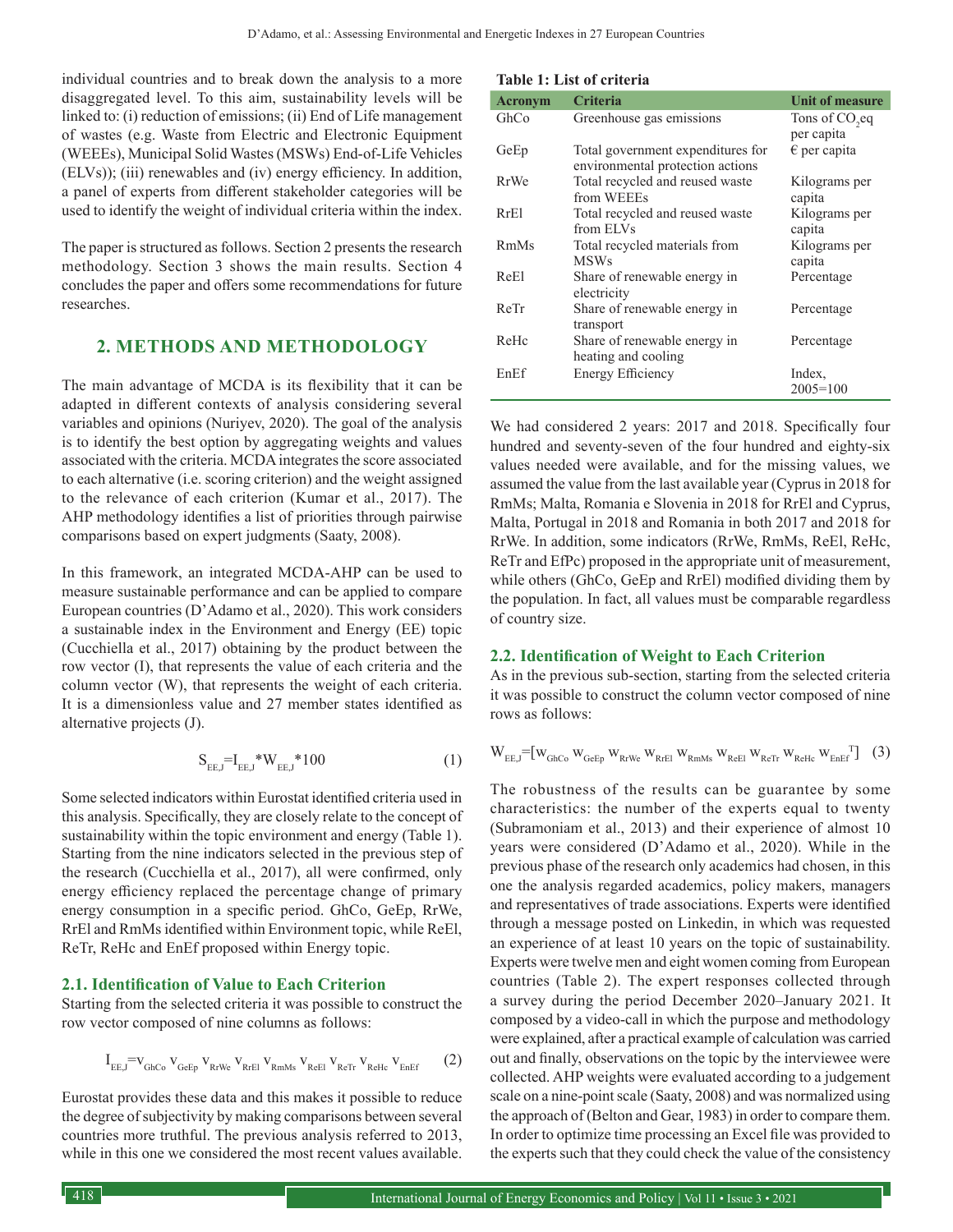#### **Table 2: List of experts**

| No.            | Role                  | <b>Country</b>    | No. | Role                             | <b>Country</b> |
|----------------|-----------------------|-------------------|-----|----------------------------------|----------------|
|                | Policy maker Belgium  |                   | 11  | Manager                          | Italy          |
| 2              | Policy maker Austria  |                   | 12  | Manager                          | Germany        |
| 3              | Policy maker Spain 13 |                   |     | Manager                          | Sweden         |
| $\overline{4}$ | Policy maker France   |                   | 14  | Manager                          | Finland        |
| 5              | Policy maker          | Romania           | 15  | Manager                          | Denmark        |
| 6              | Academic              | Latvia            | 16  | Trade association                | Italy          |
| 7              | Academic              | Germany           | 17  | Trade association                | France         |
| 8              | Academic              | Spain             |     | 18 Trade association Netherlands |                |
| 9              | Academic              | Portugal          | 19  | Trade association                | Greece         |
| 10             | Academic              | Czech<br>Republic | 20  | Trade association                | Poland         |

ratio (CR) verifying if was lower than 0.10 (Saaty, 2008). CR is calculated by dividing the consistency index (CI) with the Random Inconsistency (RI). CI is obtained in function of  $\lambda_{\text{max}}$  that is the inner product of the row vector containing column sums and the Eigen vector matrix, while RI is equal to 1.45, identified by the number of factors (n).

$$
CR=CI/RI=((\Lambda_{\text{max}}-n)/(n-1))/RI
$$
\n(4)

## **3. RESULTS**

The application of equations (1)-(3) permits to calculate the sustainable index applied to the specific topic of Environment and Energy. It is obtained multiplying the row vector composed by nine columns (1, 9) and the column vector composed by nine rows (9, 1). The analysis is repeated in 2 years, but the weight proposed by the column vector are not modified.

#### **3.1. Assessment of Value to Each Criterion**

The criteria have different units but their comparison is possible through normalization. A value of 1 is assigned to the best performance and 0 to the worst performance. All other values will take intermediate values. For eight of the nine criteria the maximum value is associated with 1, only for the GhCo criterion the minimum value is associated with 1. To understand these calculations, it is useful to introduce an example. Analyzing the percentage of renewable energy in electricity, Austria has the highest percentage 74.2% (therefore we associate the value 1), while Malta has the lowest 7.7% (taking the value 0). Belgium with a percentage of 18.9% assumes an intermediate value of 0.17. The same was repeated for the other 24 European countries and the same procedure was applied to the remaining criteria – Table 3.

The value analysis shows that Sweden occupies the first position in four of the nine criteria (GhCo, RrWe, ReTr and ReHc). In the others, Luxembourg, Ireland and Germany lead for GeEp, RrEl and ReEl, respectively. There is no difference between 2017 and 2018. The only exception is the criteria EnEf, in which Estonia and Poland show the best-performing result in 2018 and 2017, respectively. The limitation of the normalized approach is that it not only measures the value of the country examined but also depends on the performance of the best country. Table 4 shows the difference between 2 years and for example, EU27 shows an increase of 0.03 in terms of GhCo in 2018 than 2017.

The comparison highlights the following observations for the individual criteria:

- Sweden leads with a value of 0.97 tons of  $CO_2$ eq per capita regarding GhCo with positive increases associated to Portugal and Estonia, while negative assessments are verified for Latvia and Finland
- Concerning GeEp there is no significant variation with the leadership played by Luxembourg (from 814 to 869  $\epsilon$  per capita)
- In the field of RrWe, Sweden goes from 11.74 to 11.82 kg per capita with increases for Ireland and Spain, while a negative performance is registered for Czechia
- Regarding RrEl Ireland has a significant increase (from 26.79 to 30.80 kg per capita) and for this change, we have negative performances of Finland, Denmark Bulgaria and Sweden while France has an increase
- Germany decreases its value from 307 to 298 kg per capita in the field of RmMs determining no negative significant change, while Denmark, Slovakia and Finland have a positive assessment
- Austria leads with a value of  $74.2\%$  (+2.6% than the previous year) concerning ReEl with a negative performance of Portugal
- In the field of ReTr several countries show a reduction of their value, in particular Finland and Ireland. Sweden occupies the first position with 29.7% (from 26.8% in 2017)
- Concerning ReHc Sweden has a value of  $65.3\%$  (-0.4% than the previous year) and a significant increase is registered for Cyprus
- Poland increases its value from 113 to 115 Index, 2005=100 in the field of EnEf, but Estonia shows a greater increase (from 112 to 122 Index, 2005=100). Also Lithuania has a positive increase while several countries have negative assessments (in particular Austria, Belgium and Poland).

## **3.2. Assessment of Weight to Each Criterion**

The collection of all responses of weights underlines the goodness of the proposed estimates (all CR are lower than 0.10). In particular, it emerged that twelve of the twenty experts did not identify a criterion that is more dominant than all others (Table 5). Also in this phase of the work, we introduce an example to show our calculations. Analyzing the expert 1 two criteria (RrWe and ReTr) have the highest weight of 14%. All experts have the same relevance and by aggregating the different contributions, it is possible to calculate the average value.

The AHP results show that the weight of the five environmental criteria is greater than the four energy criteria (54.5% vs. 45.5%) and generally, the experts highlight that the most relevant criterion is ReEl (awarded by eleven of the twenty respondents) with an average value of 13.90%. ReTr (13.25%) and ReHc (12.15%) also mark high values. Renewables confirm their leading role towards the decarbonization of the energy system and their growth has been vertiginous in recent years. Subsidies have played a key role, but technological development has enabled significant cost reductions by creating the conditions for grid parity. In addition, a particular attention is associated to the green growth in transport, which is the sector with the greatest gap to fill towards future European objectives.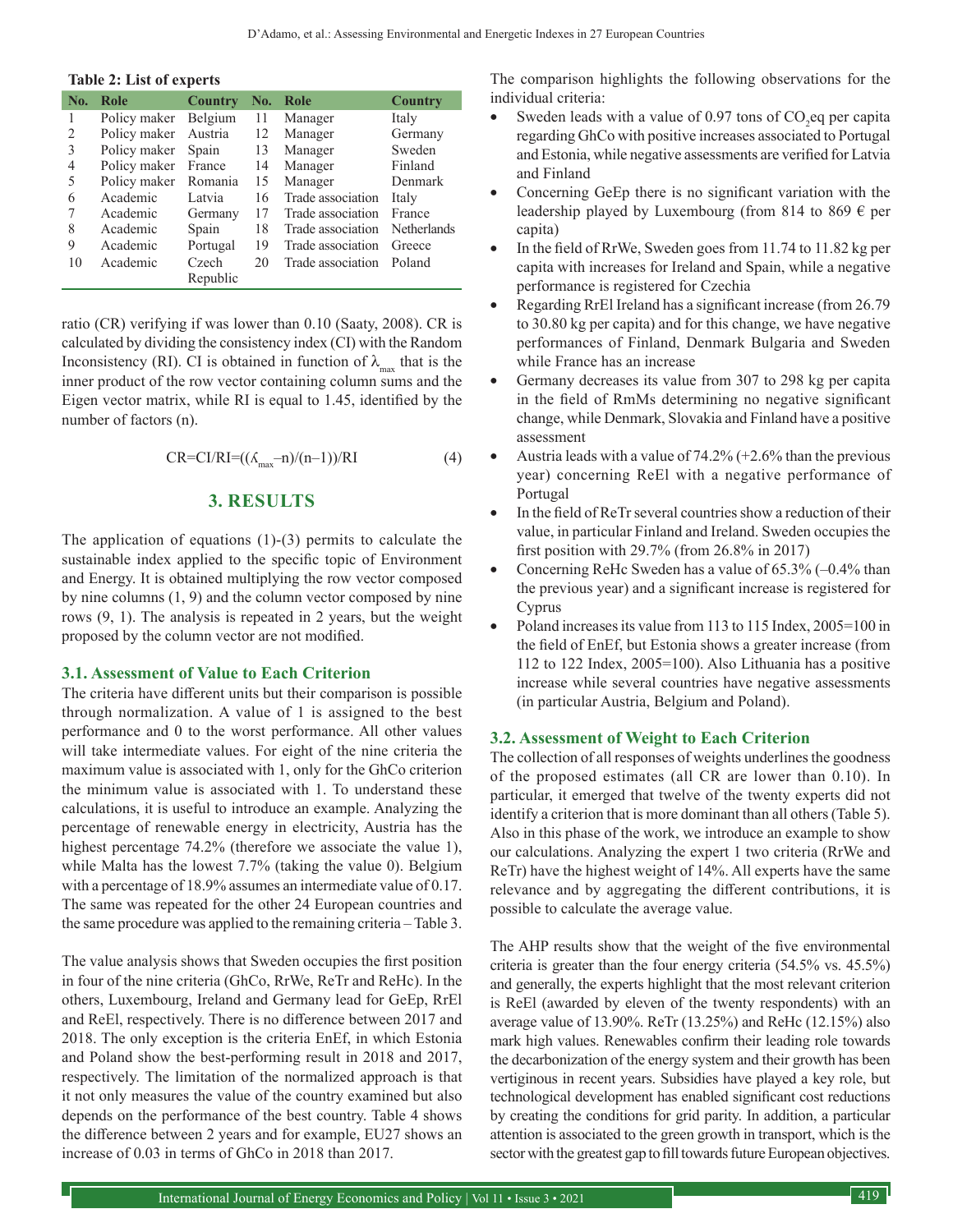|              | GhCo | <b>GeEp</b> | <b>RrWe</b> | <b>RrEl</b> | <b>RmMs</b> | <b>ReEl</b> | <b>ReTr</b> | <b>ReHc</b> | <b>EnEf</b> |
|--------------|------|-------------|-------------|-------------|-------------|-------------|-------------|-------------|-------------|
| <b>EU 27</b> | 0.58 | 0.23        | 0.55        | 0.40        | 0.46        | 0.37        | 0.21        | 0.25        | 0.37        |
| Belgium      | 0.42 | 0.57        | 0.70        | 0.44        | 0.43        | 0.17        | 0.15        | 0.04        | 0.35        |
| Bulgaria     | 0.63 | 0.01        | 0.43        | 0.42        | 0.36        | 0.22        | 0.20        | 0.46        | 0.44        |
| Czechia      | 0.28 | 0.14        | 0.56        | 0.47        | 0.27        | 0.09        | 0.15        | 0.25        | 0.43        |
| Denmark      | 0.47 | 0.19        | 0.81        | 0.67        | 0.87        | 0.82        | 0.16        | 0.67        | 0.38        |
| Germany      | 0.44 | 0.23        | 0.70        | 0.16        | 1.00        | 0.45        | 0.20        | 0.14        | 0.34        |
| Estonia      | 0.22 | 0.12        | 0.47        | 0.44        | 0.28        | 0.18        | 0.03        | 0.80        | 1.00        |
| Ireland      | 0.23 | 0.24        | 0.89        | 1.00        | 0.56        | 0.38        | 0.17        | 0.00        | 0.48        |
| Greece       | 0.55 | 0.21        | 0.26        | 0.09        | 0.20        | 0.28        | 0.06        | 0.41        | 0.00        |
| Spain        | 0.67 | 0.22        | 0.41        | 0.49        | 0.23        | 0.41        | 0.16        | 0.19        | 0.35        |
| France       | 0.67 | 0.38        | 0.72        | 0.71        | 0.40        | 0.20        | 0.24        | 0.26        | 0.36        |
| Croatia      | 0.78 | 0.05        | 0.75        | 0.20        | 0.27        | 0.61        | 0.00        | 0.52        | 0.32        |
| Italy        | 0.66 | 0.24        | 0.41        | 0.51        | 0.44        | 0.39        | 0.19        | 0.22        | 0.15        |
| Cyprus       | 0.46 | 0.02        | 0.25        | 0.21        | 0.25        | 0.03        | 0.00        | 0.53        | 0.60        |
| Latvia       | 0.64 | 0.04        | 0.25        | 0.13        | 0.21        | 0.69        | 0.08        | 0.83        | 0.63        |
| Lithuania    | 0.70 | 0.00        | 0.24        | 0.26        | 0.33        | 0.16        | 0.06        | 0.67        | 0.09        |
| Luxembourg   | 0.00 | 1.00        | 0.70        | 0.13        | 0.79        | 0.02        | 0.15        | 0.04        | 0.40        |
| Hungary      | 0.69 | 0.01        | 0.42        | 0.00        | 0.32        | 0.01        | 0.19        | 0.20        | 0.39        |
| Malta        | 0.78 | 0.33        | 0.28        | 0.19        | 0.16        | 0.00        | 0.20        | 0.29        | 0.32        |
| Netherlands  | 0.37 | 0.72        | 0.63        | 0.33        | 0.43        | 0.11        | 0.26        | 0.00        | 0.38        |
| Austria      | 0.54 | 0.14        | 0.87        | 0.15        | 0.45        | 1.00        | 0.27        | 0.47        | 0.48        |
| Poland       | 0.45 | 0.02        | 0.41        | 0.41        | 0.23        | 0.08        | 0.11        | 0.15        | 0.85        |
| Portugal     | 0.69 | 0.09        | 0.37        | 0.25        | 0.15        | 0.67        | 0.24        | 0.59        | 0.35        |
| Romania      | 0.77 | 0.04        | 0.00        | 0.01        | 0.00        | 0.51        | 0.14        | 0.33        | 0.33        |
| Slovenia     | 0.53 | 0.08        | 0.37        | 0.04        | 0.67        | 0.37        | 0.11        | 0.42        | 0.44        |
| Slovakia     | 0.63 | 0.10        | 0.34        | 0.17        | 0.32        | 0.21        | 0.16        | 0.08        | 0.34        |
| Finland      | 0.54 | 0.04        | 0.90        | 0.61        | 0.51        | 0.44        | 0.56        | 0.82        | 0.50        |
| Sweden       | 1.00 | 0.22        | 1.00        | 0.73        | 0.39        | 0.88        | 1.00        | 1.00        | 0.43        |

#### **Table 4: Delta normalized row vector 2018–2017**

|              | GhCo    | <b>GeEp</b> | <b>RrWe</b> | <b>RrEl</b> | <b>RmMs</b> | <b>ReEl</b> | <b>ReTr</b> | <b>ReHc</b> | <b>EnEf</b> |
|--------------|---------|-------------|-------------|-------------|-------------|-------------|-------------|-------------|-------------|
| <b>EU 27</b> | 0.03    | 0.00        | 0.02        | 0.01        | 0.02        | $-0.01$     | $-0.06$     | 0.00        | $-0.07$     |
| Belgium      | 0.02    | $-0.03$     | 0.05        | 0.02        | 0.02        | 0.01        | $-0.08$     | 0.00        | $-0.17$     |
| Bulgaria     | 0.04    | 0.00        | $-0.04$     | $-0.09$     | 0.02        | 0.03        | $-0.06$     | 0.06        | $-0.08$     |
| Czechia      | $-0.01$ | 0.02        | $-0.14$     | $-0.02$     | 0.01        | $-0.01$     | $-0.09$     | 0.01        | $-0.08$     |
| Denmark      | 0.00    | $-0.02$     | $-0.05$     | $-0.11$     | 0.12        | 0.00        | $-0.09$     | 0.02        | $-0.04$     |
| Germany      | 0.05    | $-0.01$     | 0.01        | $-0.01$     | 0.00        | 0.03        | $-0.05$     | 0.01        | $-0.10$     |
| Estonia      | 0.08    | 0.01        | 0.05        | 0.00        | 0.01        | 0.02        | 0.03        | 0.04        | 0.03        |
| Ireland      | 0.05    | 0.00        | 0.15        | 0.00        | $-0.01$     | 0.03        | $-0.10$     | $-0.01$     | $-0.07$     |
| Greece       | 0.03    | $-0.02$     | $0.02\,$    | 0.02        | 0.01        | 0.00        | $-0.08$     | 0.03        | 0.00        |
| Spain        | 0.02    | $-0.01$     | 0.08        | 0.07        | 0.00        | $-0.04$     | $-0.04$     | $-0.01$     | $-0.08$     |
| France       | 0.03    | 0.02        | $-0.01$     | 0.14        | 0.02        | 0.00        | $-0.08$     | 0.01        | $-0.06$     |
| Croatia      | 0.03    | 0.00        | 0.08        | 0.02        | 0.03        | 0.00        | $-0.03$     | 0.00        | $-0.09$     |
| Italy        | 0.03    | $-0.02$     | $0.02\,$    | $-0.03$     | 0.04        | $-0.03$     | $-0.04$     | $-0.02$     | $-0.01$     |
| Cyprus       | 0.04    | $-0.01$     | 0.00        | 0.05        | 0.01        | $-0.01$     | $-0.08$     | 0.18        | $-0.12$     |
| Latvia       | $-0.10$ | 0.01        | 0.03        | $-0.01$     | 0.02        | $-0.04$     | 0.01        | 0.02        | 0.00        |
| Lithuania    | 0.02    | $-0.02$     | 0.03        | $-0.04$     | 0.02        | $-0.01$     | $-0.08$     | $-0.01$     | 0.09        |
| Luxembourg   | 0.00    | 0.00        | $-0.03$     | 0.06        | 0.03        | 0.00        | $-0.08$     | 0.01        | 0.03        |
| Hungary      | 0.01    | 0.00        | 0.05        | 0.00        | 0.04        | 0.00        | $-0.09$     | $-0.03$     | $-0.07$     |
| Malta        | 0.01    | 0.10        | 0.00        | $-0.05$     | $-0.03$     | 0.00        | $-0.04$     | 0.06        | 0.00        |
| Netherlands  | 0.04    | 0.00        | $-0.01$     | $-0.03$     | 0.02        | 0.01        | 0.05        | 0.00        | $-0.07$     |
| Austria      | 0.04    | 0.00        | $-0.02$     | $-0.02$     | 0.01        | 0.00        | $-0.08$     | 0.01        | $-0.18$     |
| Poland       | 0.02    | 0.02        | 0.05        | $-0.05$     | 0.00        | $-0.02$     | $-0.03$     | 0.00        | $-0.15$     |
| Portugal     | 0.13    | 0.01        | 0.00        | $-0.01$     | 0.01        | $-0.06$     | $-0.05$     | 0.00        | $-0.07$     |
| Romania      | 0.02    | 0.04        | 0.00        | $-0.01$     | 0.00        | $-0.03$     | $-0.09$     | $-0.02$     | $-0.04$     |
| Slovenia     | 0.00    | 0.02        | 0.01        | $-0.01$     | 0.05        | $-0.02$     | 0.03        | $-0.04$     | $-0.10$     |
| Slovakia     | 0.00    | 0.00        | 0.03        | 0.00        | 0.12        | $-0.02$     | $-0.08$     | 0.01        | $-0.11$     |
| Finland      | $-0.08$ | 0.00        | 0.01        | $-0.15$     | 0.09        | 0.00        | $-0.14$     | 0.01        | $-0.03$     |
| Sweden       | 0.00    | $-0.01$     | 0.00        | $-0.08$     | $-0.03$     | $-0.03$     | 0.00        | 0.00        | $-0.06$     |

The development of closed models of the life cycle of products has focused attention on the contribution that waste management has not only in the conversion of production processes, but also in the responsibility that citizens have in making a proper collection. Reuse and recycling practices are growing strongly; also in this, the policy maker has played a key role through directives that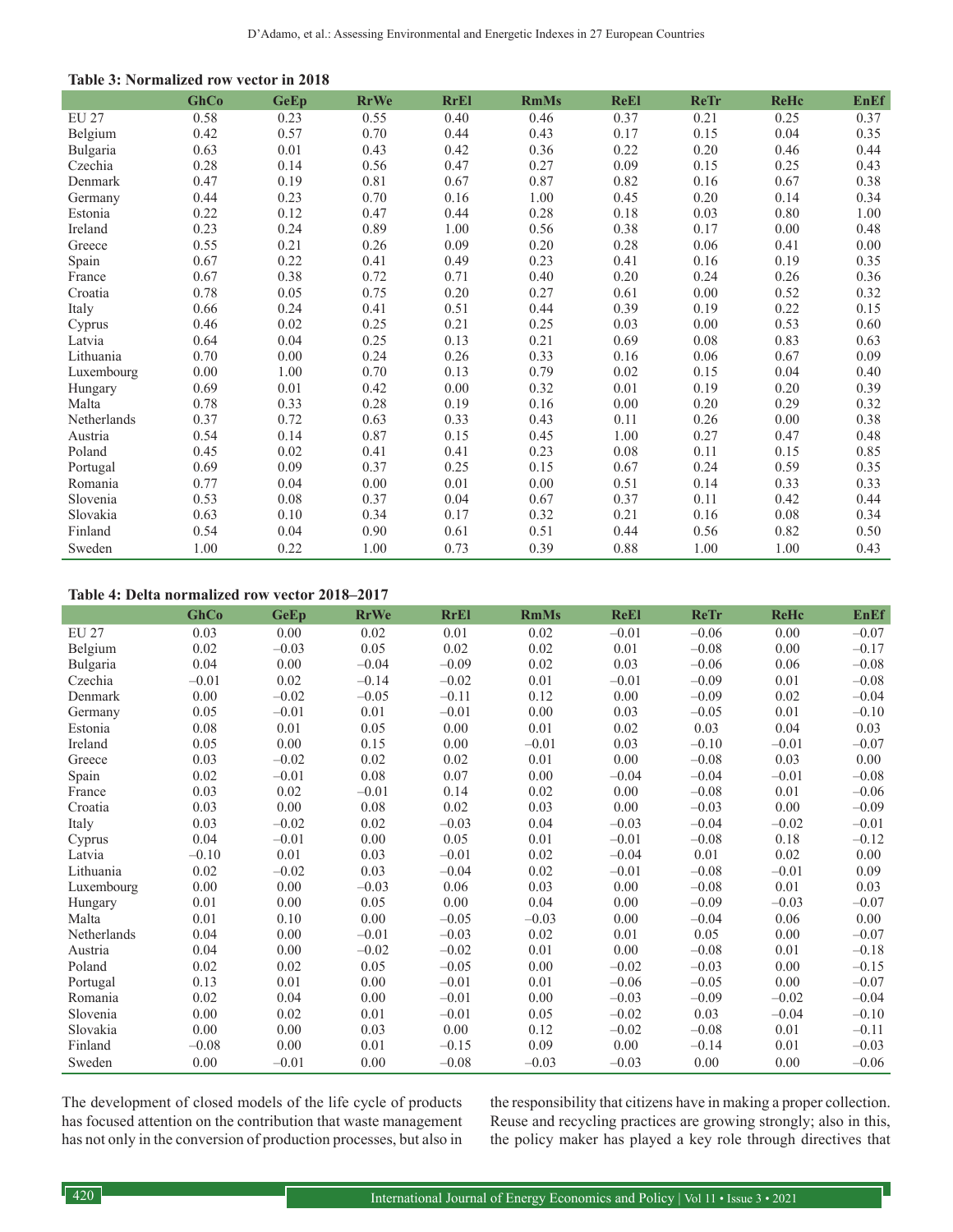**Table 5: Normalized column vector**

| <b>Expert</b> | GhCo   | <b>GeEp</b> | <b>RrWe</b> | <b>RrEl</b> | <b>RmMs</b> | <b>ReEl</b> | <b>ReTr</b> | ReHc   | <b>EnEf</b> |
|---------------|--------|-------------|-------------|-------------|-------------|-------------|-------------|--------|-------------|
|               | 0.12   | 0.05        | 0.14        | 0.11        | 0.12        | 0.13        | 0.14        | 0.13   | 0.06        |
| 2             | 0.11   | 0.06        | 0.12        | 0.11        | 0.13        | 0.14        | 0.16        | 0.11   | 0.06        |
| 3             | 0.14   | 0.08        | 0.11        | 0.14        | 0.12        | 0.13        | 0.12        | 0.10   | 0.06        |
| 4             | 0.11   | 0.07        | 0.15        | 0.10        | 0.11        | 0.16        | 0.12        | 0.11   | 0.07        |
| 5             | 0.11   | 0.08        | 0.11        | 0.12        | 0.11        | 0.13        | 0.13        | 0.14   | 0.07        |
| 6             | 0.12   | 0.07        | 0.12        | 0.13        | 0.12        | 0.14        | 0.13        | 0.09   | 0.08        |
|               | 0.15   | 0.04        | 0.13        | 0.10        | 0.13        | 0.15        | 0.14        | 0.11   | 0.05        |
| 8             | 0.13   | 0.06        | 0.14        | 0.11        | 0.14        | 0.13        | 0.12        | 0.13   | 0.04        |
| 9             | 0.09   | 0.08        | 0.12        | 0.12        | 0.12        | 0.14        | 0.13        | 0.14   | 0.06        |
| 10            | 0.12   | 0.05        | 0.13        | 0.13        | 0.12        | 0.14        | 0.14        | 0.12   | 0.05        |
| 11            | 0.11   | 0.07        | 0.12        | 0.11        | 0.12        | 0.12        | 0.13        | 0.14   | 0.08        |
| 12            | 0.14   | 0.06        | 0.11        | 0.12        | 0.13        | 0.14        | 0.14        | 0.10   | 0.06        |
| 13            | 0.12   | 0.08        | 0.11        | 0.13        | 0.12        | 0.14        | 0.11        | 0.12   | 0.07        |
| 14            | 0.12   | 0.06        | 0.10        | 0.12        | 0.11        | 0.16        | 0.16        | 0.10   | 0.07        |
| 15            | 0.09   | 0.06        | 0.14        | 0.10        | 0.14        | 0.14        | 0.13        | 0.15   | 0.05        |
| 16            | 0.11   | 0.05        | 0.13        | 0.14        | 0.11        | 0.12        | 0.13        | 0.14   | 0.07        |
| 17            | 0.15   | 0.05        | 0.13        | 0.13        | 0.12        | 0.15        | 0.12        | 0.11   | 0.04        |
| 18            | 0.14   | 0.05        | 0.12        | 0.12        | 0.11        | 0.13        | 0.14        | 0.13   | 0.06        |
| 19            | 0.12   | 0.06        | 0.11        | 0.11        | 0.12        | 0.15        | 0.13        | 0.12   | 0.08        |
| 20            | 0.12   | 0.06        | 0.12        | 0.11        | 0.12        | 0.14        | 0.13        | 0.14   | 0.06        |
| Avg           | 0.1210 | 0.0620      | 0.1230      | 0.1180      | 0.1210      | 0.1390      | 0.1325      | 0.1215 | 0.0620      |

have favored circular economy models and through economic incentives. RrWe has a weight of 12.30% followed by RmMs (12.10%) and RrEl (11.80%).

In addition, experts highlight the contribution deriving from the criterion that is the main objective of the current challenges, climate change and therefore the reduction of pollutant emissions that cause serious damage to people's health and the environment (GhCo has a weight of 12.10%). There is no significant difference between these seven first criteria (ReEl and RrEl have a difference of about 2.10%). This shows how it was very difficult for the experts to identify these values but that according to their assessment the goal of sustainability is complex and characterized by multiple actions involving different criteria. Lower values are assigned to the two remaining criteria: both GeEp and EnEf have a weight equal to 6.20%. Compared to the previous expert panel composed only of academics there is a reduction in relevance assigned to ReEl (about 2%) and a 1% reduction for other criteria (RrWe, GhCo, GeEp and EfPc). Instead, RmMs and RrEl record a growth by 2% and ReTr by 1% (Cucchiella et al., 2017).

#### **3.3. Assessment of Sustainability Index**

The last step in the analysis is the aggregation of the values  $(I_{\text{FE}},$ Tables 3 and 4) and weights ( $W_{EE}$ , Table 5) of the different criteria. For example, the product between the row and column vectors is proposed in the following equations applied to the value of the EU27 in both 2018 and 2017. Table 6 shows the sustainability index  $(S_{EF})$  for all European countries.

 $S_{\text{EE,EU27}}(2018)=0.58*0.12+0.23*0.05+0.55*0.14+0.40*0.11$ <br> $0.46*0.12+0.37*0.13+0.21*0.14+0.25*0.13+0.37*0.06$  (5)  $+0.46*0.12+0.37*0.13+0.21*0.14+0.25*0.13+0.37*0.06$ 

 $S_{EE,EU27}$  (2017)=(0.55\*0.12+0.23\*0.05+0.53\*0.14+0.39\* 0.11+0.45\*0.12+0.37\*0.13+0.27\*0.14+0.25\*  $0.13+0.44*0.06)*100=39.10$  (6) Results show that Sweden maintains a significant leadership in this ranking with a value twenty points higher than second. In particular, Denmark has overtaken Finland in the last year. The presence of top four countries were underlined also in 2014 and in this work, these have a reduction in their sustainability value in 2018 compared to 2017. This highlights how even the leading countries are challenged to confirm themselves in their performance. These values are strongly associated with the performance of the nine criteria, as the distribution of weights did not show significant differences for seven criteria. Looking specifically at the best performing countries, Sweden not only ranks first in four criteria, but also has high values in RrEl and ReEl. There has been a significant reduction in the value of RrEl. However, analysis of the data shows that Sweden has +0.9 kg per capita, which should be interpreted as a less significant increase than the leading country (Ireland +4 kg per capita). Reductions in values are registered for the other two of the top four countries: slight for Denmark (–0.1 kg per capita) and greater for Finland (+1.4 kg per capita). Both are characterized by the reduction in the value of ReTr in which Finland reduces its performance by 1.1%, and Denmark does not show a change, but the leading country (Sweden) has an increase of 2.9%. Denmark shows significant performance in the RmMs, ReEl and RrWe criteria and Finland on the other hand in ReHc and RrWe. Austria leads the ReEl criterion and has a high performance in RrWe. In addition, in this case, despite the 0.2% increase, the value of ReTr is reduced and there is a reduction in EnEf. It should be noted that all these countries show a reduction in GeEp. In its current form, this criterion fails to include other potential interesting items and therefore represents a limitation.

In terms of sustainability index, Finland and Czechia show the greatest decrease with around 3.5, while Estonia shows the greatest increase with 3 in 2018 compared to 2017. In terms of ranking Estonia and Croatia gain four and two positions, respectively. Instead, Czechia loses three in 2018 than the previous year. The analysis of the comparison of the ranking in 2018 compared to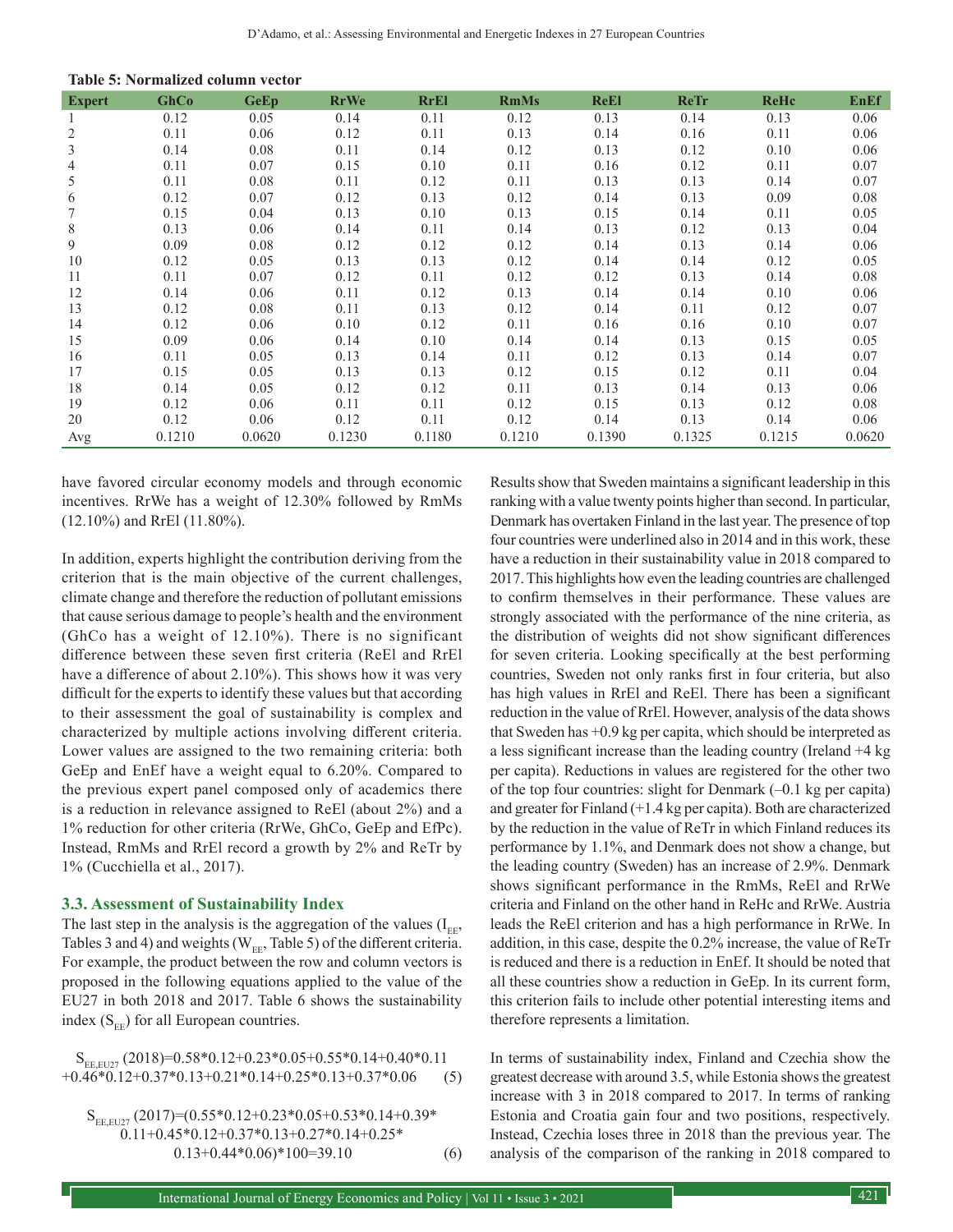|  |  |  | Table 6: Sustainability index in environment and energy |  |
|--|--|--|---------------------------------------------------------|--|
|  |  |  |                                                         |  |

|                         | <b>Ranking</b>      |                     | <b>Sustainable index</b> |       |           |                    |  |  |
|-------------------------|---------------------|---------------------|--------------------------|-------|-----------|--------------------|--|--|
| No.                     | $\Delta$ 2018-2013* | <b>Member State</b> | 2018                     | 2017  | 2013      | $\Delta$ 2018-2017 |  |  |
| 1                       | $\overline{0}$      | Sweden              | 79.45                    | 81.65 | 80.70     | $-2.20$            |  |  |
| $\sqrt{2}$              | $\theta$            | Denmark             | 59.41                    | 61.21 | 55.00     | $-1.81$            |  |  |
| $\overline{\mathbf{3}}$ | $\theta$            | Finland             | 57.76                    | 61.31 | 50.80     | $-3.55$            |  |  |
| $\overline{4}$          | $\Omega$            | Austria             | 51.64                    | 53.42 | 50.10     | $-1.78$            |  |  |
| 5                       | $-5$                | Ireland             | 44.32                    | 43.39 | 38.10     | 0.93               |  |  |
| 6                       | $\theta$            | France              | 43.94                    | 43.09 | 39.70     | 0.85               |  |  |
| $\overline{7}$          | $-1$                | Germany             | 42.06                    | 42.47 | 38.50     | $-0.40$            |  |  |
| $\,$ 8 $\,$             | $-3$                | Croatia             | 41.19                    | 40.11 | 37.90     | 1.08               |  |  |
| 9                       | $\theta$            | Portugal            | 40.00                    | 40.38 | 38.20     | $-0.37$            |  |  |
| 10                      | $-2$                | Latvia              | 39.80                    | 40.63 | 37.70     | $-0.84$            |  |  |
|                         |                     | <b>EU 27</b>        | 38.68                    | 39.10 | $37.10**$ | $-0.42$            |  |  |
| 11                      | 6                   | Italy               | 37.45                    | 37.98 | 42.10     | $-0.53$            |  |  |
| 12                      | $-15$               | Estonia             | 36.58                    | 33.55 | 19.10     | 3.03               |  |  |
| 13                      |                     | Bulgaria            | 36.32                    | 37.15 | 35.50     | $-0.82$            |  |  |
| 14                      |                     | Spain               | 35.49                    | 35.25 | 35.70     | 0.24               |  |  |
| 15                      | $-1$                | Belgium             | 34.65                    | 35.63 | 33.50     | $-0.98$            |  |  |
| 16                      |                     | Slovenia            | 34.43                    | 34.80 | 33.70     | $-0.38$            |  |  |
| 17                      | $-2$                | Netherlands         | 33.09                    | 32.44 | 29.60     | 0.65               |  |  |
| 18                      | $-2$                | Luxembourg          | 31.07                    | 31.18 | 27.50     | $-0.11$            |  |  |
| 19                      | 12                  | Lithuania           | 30.30                    | 30.97 | 39.60     | $-0.67$            |  |  |
| 20                      | $-1$                | Czechia             | 28.91                    | 32.44 | 27.40     | $-3.52$            |  |  |
| 21                      | $-4$                | Poland              | 27.92                    | 29.15 | 24.60     | $-1.23$            |  |  |
| 22                      | $-4$                | Malta               | 27.33                    | 27.18 | 21.20     | 0.15               |  |  |
| 23                      | $-1$                | Slovakia            | 26.56                    | 26.65 | 26.00     | $-0.09$            |  |  |
| 24                      | $\overline{c}$      | Hungary             | 25.06                    | 25.84 | 26.70     | $-0.78$            |  |  |
| 25                      | 8                   | Romania             | 24.75                    | 26.50 | 31.60     | $-1.75$            |  |  |
| 26                      | $\overline{3}$      | Cyprus              | 24.71                    | 23.38 | 26.60     | 1.33               |  |  |
| 27                      | 9                   | Greece              | 24.18                    | 23.85 | 29.60     | 0.33               |  |  |

\*United Kingdom is not considered in the ranking of 2013. \*\*Data referred to EU 28

2013 underlines significant changes. On the one hand, Ireland improves by five positions and Croatia and Latvia show an increase of three and two positions, respectively. However, it is the temporal performance of Estonia that is the protagonist of a very substantial increase (it gains fifteen positions). On the other hand, Lithuania has the worst performance, with a drop of twelve positions, and negative performances are registered for Greece, Romania and Italy, which show a drop of nine, eight and six positions, respectively.

European countries can be compared using the average by identifying who has a higher or lower value; otherwise another approach (D'Adamo et al., 2020) is to identify three distinct groups based on a hypothetical interval (i.e. from  $-15\%$  to  $+15\%)$ in 2018 (Figure 1):

- "Virtuous" (>15%): Sweden, Denmark, Finland and Austria
- "In-between"  $(\pm 15\%)$ : Ireland, France, Germany, Croatia, Portugal, Latvia, Estonia, Bulgaria, Spain, Belgium, Slovenia and Netherlands
- • "Laggard" (<15%): Luxembourg, Lithuania, Czechia, Poland, Malta, Slovakia, Hungary, Romania, Cyprus and Greece.

Looking at the previous year, there is only one difference related to Czechia that was an in-between country. Values of sustainability index show how European countries are sub-divided according to geographical location: Northern countries have the highest performance and Austria is added. Instead, Eastern European countries show lesser results. Among these, Latvia, Estonia and Bulgaria are the exceptions, having better results. The



sustainability index depends on both row and column vector. The former has already been made to vary considering both 2018 and 2017. The second could be proposed in this paper considering that all criteria have the same weight. In this scenario the average European value is 37.90 with reductions for the four top countries (Sweden –5.5, Denmark –3.3, Finland –3.1 and Austria –3.0) and an increase for Luxembourg  $(+4.8)$ , Netherlands  $(+2.8)$  and Estonia (+2.7). However, we prefer to use the AHP because the experts

**Figure 1:** Subdivision of EU27 countries into three groups